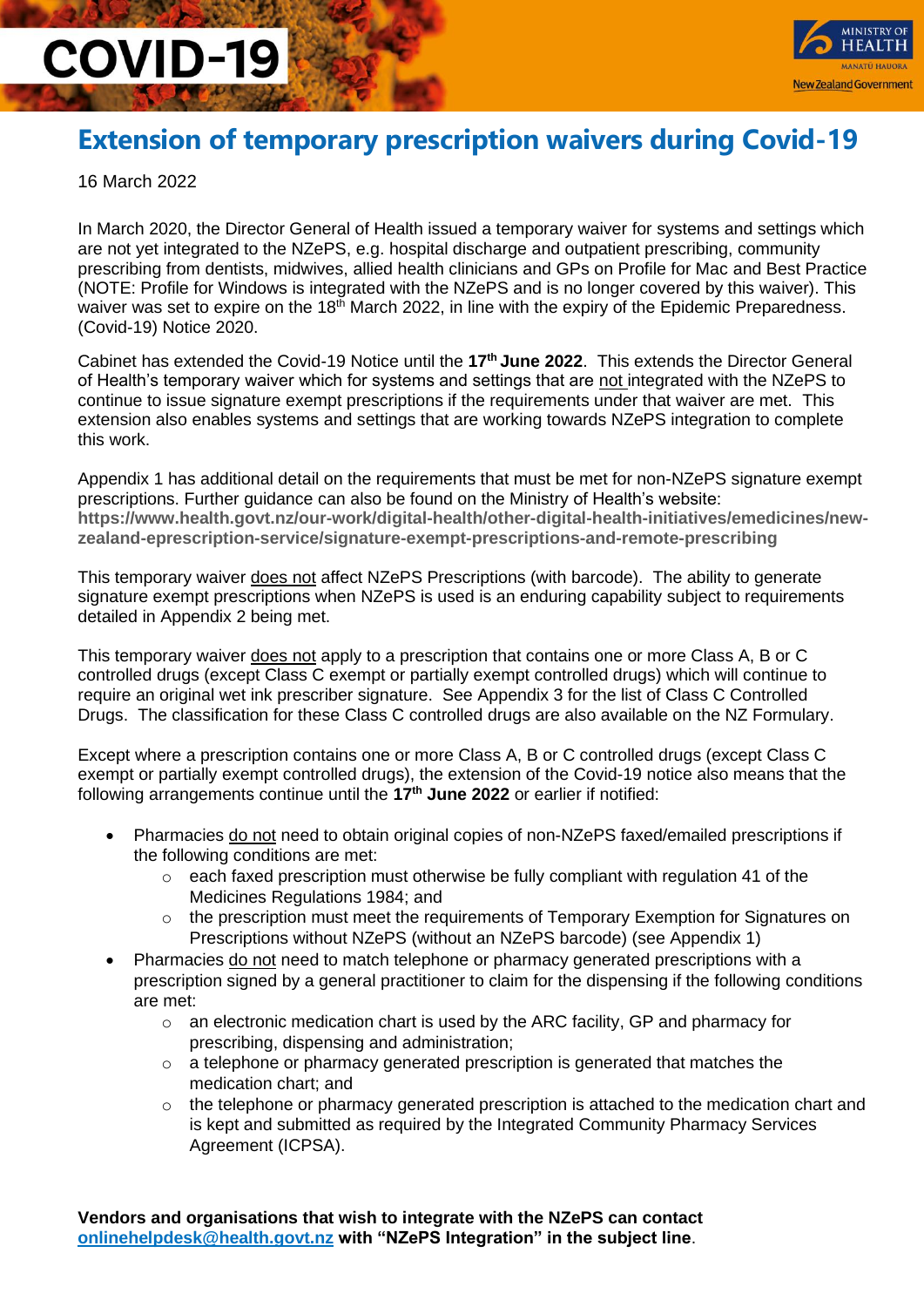

### Appendix 1

### Temporary Exemption for Signatures on Prescriptions without NZePS (without an NZePS barcode)

For other community and hospital prescribers that do not use a system that can integrate with NZePS, the Director-General of Health approved a temporary waiver that authorises prescriptions that are not signed personally by a prescriber with their usual signature to be recognised as legal prescriptions if they meet certain conditions, ensuring easy identification of the authorised prescriber and the healthcare facility. Many clinicians may be working away from their normal places of work and lack the equipment needed to print and scan or fax a signed prescription to a pharmacy.

This temporary waiver recognises prescriptions not signed personally by a prescriber with their usual signature as legal when all of the following conditions are met:

- the prescription is generated by an electronic system and requires the prescriber to log on with a unique ID and password;
- the prescription does not include Controlled Drugs (Class A, B or C) but can include a Class C exempted or partially exempted controlled drugs as defined by the Misuse of Drugs Act 1975
- the prescription includes all of the following:
	- $\circ$  the prescriber's registration authority number (e.g. MCNZ) that uniquely identifies the prescriber;
	- o the contact details of the prescriber to enable the pharmacy to contact the prescriber to verify identify or request amendments to the prescription; and
	- o the following statement "**This Prescription meets the requirement of the Director-General of Health's waiver of March 2020 for prescriptions not signed personally by a prescriber with their usual signature**".
- the prescription must be in a format that cannot be easily altered by anyone other than the prescriber (e.g. PDF);
- the prescription must be sent directly to the community pharmacy using a secure, electronic system to send that identifies the prescriber name and facility. The following would satisfy this requirement:
	- o a secure email system that identifies the prescriber and the healthcare facility through its email address. A secure email is defined in the Secure Digital Communications within the NZ Health & Disability advisory from June 2019: [https://www.health.govt.nz/system/files/documents/publications/joint-acc-moh-advice-on](https://www.health.govt.nz/system/files/documents/publications/joint-acc-moh-advice-on-securing-email-and-fax-jun2019.pdf)[securing-email-and-fax-jun2019.pdf](https://www.health.govt.nz/system/files/documents/publications/joint-acc-moh-advice-on-securing-email-and-fax-jun2019.pdf)
	- o a secure clinical communication system that links prescriber and pharmacies such as the Electronic Request Management System.
	- o a fax from a number that is recognised by the pharmacy as a valid prescriber
- the electronic prescription is kept on and submitted as required by the Integrated Community Pharmacy Services Agreement (ICPSA) as a criterion for payment.

If amendments are required to the prescription it is the prescribers' responsibility to contact the pharmacy to check if the prescription has been dispensed, instruct the pharmacy to cancel the prescription and to send through an amended prescription. Pharmacy should maintain a copy of the cancelled prescription and the amended prescription.

It is also a prescriber's (not a pharmacy's) responsibility to ensure that they only use this waiver for signature exempt prescriptions if their system is not technically capable of integrating with the NZePS.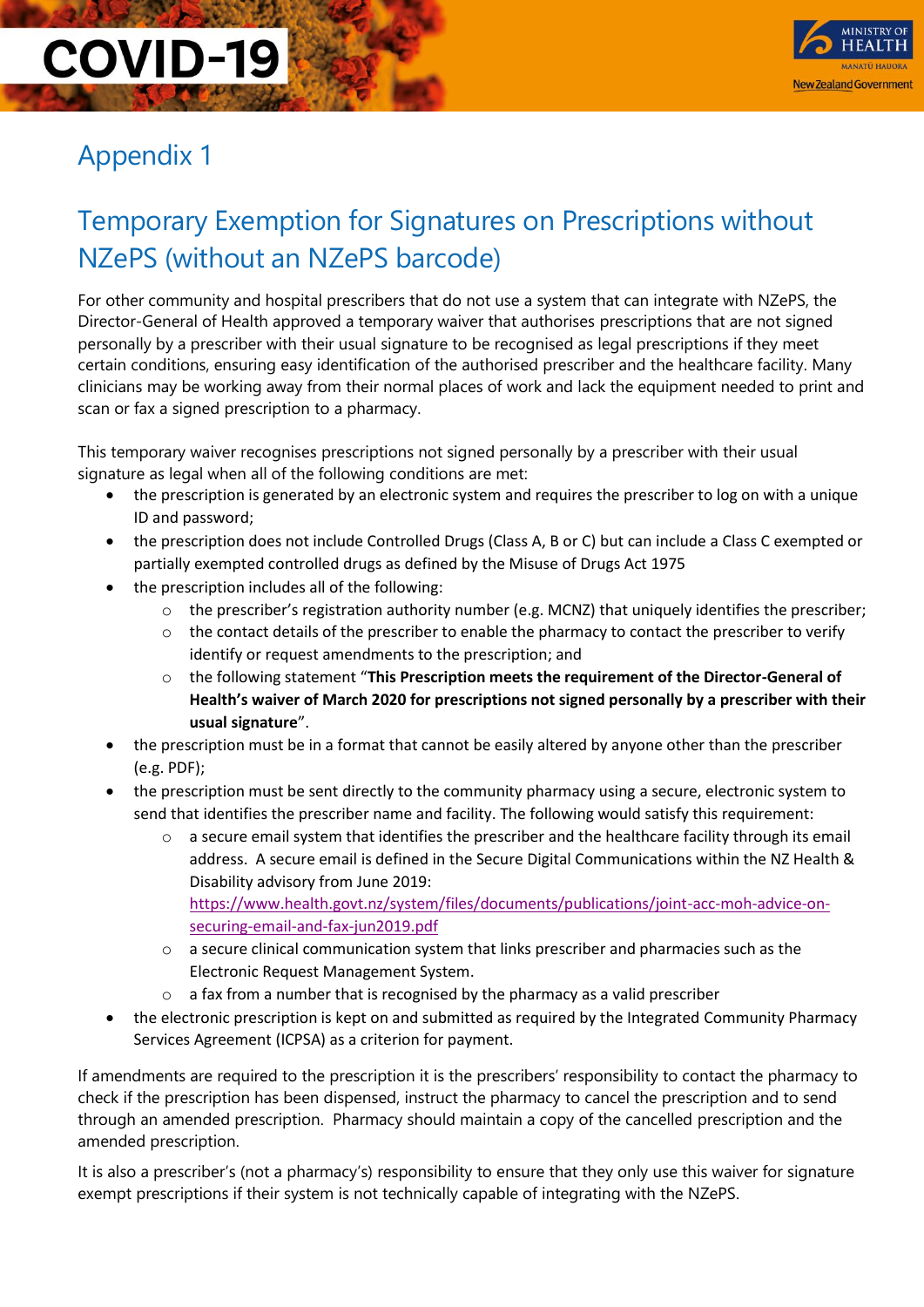

#### Example of a correctly written non-NZePS prescription:

|                              |                                 | Mr Joe Bloggs                                                                      |             |   |              |  |  |
|------------------------------|---------------------------------|------------------------------------------------------------------------------------|-------------|---|--------------|--|--|
|                              |                                 | 33A Westy Lane, TeAtatu South, Auckland 0610                                       |             |   | Subsidy Card |  |  |
|                              |                                 | GMS:A4 DOB 10 Oct 1957 NHI: LLX0159                                                |             | M |              |  |  |
|                              |                                 |                                                                                    |             |   | Rx           |  |  |
|                              |                                 |                                                                                    | 10 OCT 2019 |   |              |  |  |
|                              |                                 | Dispense stat list medicines once only unless Frequent Dispense                    |             |   |              |  |  |
| specified                    |                                 |                                                                                    |             |   |              |  |  |
|                              | Prokinex 10mg Tab               |                                                                                    |             |   |              |  |  |
| Mitte: 270 tabs              | Sig: Take one three times a day |                                                                                    |             |   |              |  |  |
|                              | (No Brand Substitution)         |                                                                                    |             |   |              |  |  |
|                              |                                 | Propranolol Hydrochloride 40mg Tab (section 29) Frequent                           |             |   |              |  |  |
|                              |                                 |                                                                                    |             |   |              |  |  |
|                              |                                 |                                                                                    |             |   |              |  |  |
|                              | Sig: Take one three times a day |                                                                                    |             |   |              |  |  |
| Dispense.<br>Mitte: 270 tabs |                                 |                                                                                    |             |   |              |  |  |
|                              |                                 |                                                                                    |             |   |              |  |  |
|                              |                                 |                                                                                    |             |   |              |  |  |
|                              |                                 |                                                                                    |             |   |              |  |  |
|                              |                                 |                                                                                    |             |   |              |  |  |
|                              |                                 |                                                                                    |             |   |              |  |  |
|                              |                                 |                                                                                    |             |   |              |  |  |
|                              |                                 |                                                                                    |             |   |              |  |  |
|                              |                                 |                                                                                    |             |   |              |  |  |
|                              |                                 |                                                                                    |             |   |              |  |  |
|                              |                                 | This Prescription meets the requirement of the Director-General of Health's waiver |             |   |              |  |  |
|                              |                                 | of March 2020 for prescriptions not signed personally by a prescriber with their   |             |   |              |  |  |
|                              |                                 |                                                                                    |             |   |              |  |  |
|                              |                                 |                                                                                    |             |   |              |  |  |
|                              | Dr Sam Entwistle                |                                                                                    |             |   | Page 1 of 1  |  |  |
|                              | NZMC Reg No. A12345-3           |                                                                                    |             |   |              |  |  |
| usual signature.             |                                 | Contact: sam.entwistle@cdhb.org.nz or call 027123456                               |             |   |              |  |  |

| $\blacksquare$ | On electronic prescriptions without a barcode there must be a statement that reads "This<br>Prescription meets the requirement of the Director-General of Health's waiver of<br>March 2020 for prescriptions not signed personally by a prescriber with their usual<br>signature" |
|----------------|-----------------------------------------------------------------------------------------------------------------------------------------------------------------------------------------------------------------------------------------------------------------------------------|
| $\mathbf{2}$   | The prescription must also have:<br>The registration authority number of the Prescriber (e.g. NZMC)<br>• The contact details of the prescriber.                                                                                                                                   |

If you have any questions about electronic prescribing, please visit the Ministry's website: **[https://www.health.govt.nz/our-work/digital-health/other-digital-health-initiatives/emedicines/new](https://www.health.govt.nz/our-work/digital-health/other-digital-health-initiatives/emedicines/new-zealand-eprescription-service/signature-exempt-prescriptions-and-remote-prescribing)[zealand-eprescription-service/signature-exempt-prescriptions-and-remote-prescribing](https://www.health.govt.nz/our-work/digital-health/other-digital-health-initiatives/emedicines/new-zealand-eprescription-service/signature-exempt-prescriptions-and-remote-prescribing)**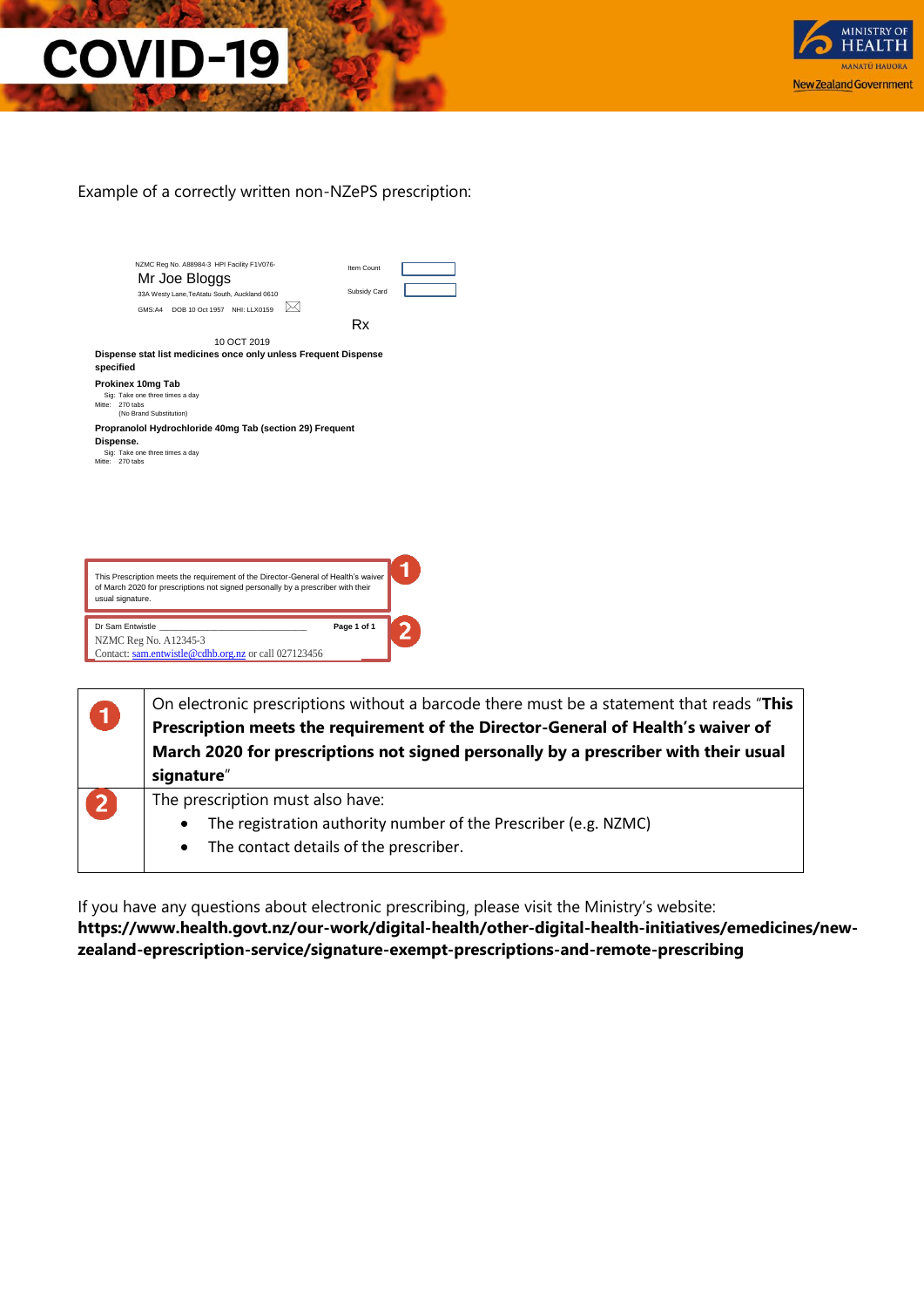

### Appendix 2

### Signature Exempt Prescriptions using NZePS (with barcode)

A current Director-General of Health waiver under the Medicines Regulations 1984 allows unsigned prescriptions if all of the following conditions are met:

- the prescription does not include Controlled Drugs (Class A, B or C) but can include Class C exempted or partially exempted controlled drugs as defined by the Misuse of Drugs Act 1975.
- the prescription is a NZePS barcoded prescription.
- the system that generates the prescription has been authorised by the Ministry of Health for electronic prescribing.
- At the community pharmacy the barcode is used (e.g. scanned or manually entered) at the point of dispensing.

Being able to prescribe using NZePS is a requirement for this exemption to apply. This ensures:

- prescriptions can only be dispensed once and the electronic prescription when downloaded aligns with the medication details on the paper prescription.
- prescribers can be notified when medicines are not dispensed in a set number of days to monitor adherence.
- data quality of the community dispensed medication list, which is used by several hospitals for medicines reconciliation, is improved as prescriptions can be matched with the dispensing records.
- The ability to electronically prescribe medications without the need for signatures supports innovative care approaches, such as virtual consultations.

The Ministry has worked with the prescribing system vendors to develop a way for prescribers to generate electronic scripts that can be sent directly from the GP to a pharmacy. The following systems have now been approved to use this approach:

- Medtech 32 and Medtech Evolution
- **MyPractice**
- **Indici**
- Medimap
- Profile for Windows
- Pulse (MedOnline)
- Elixir Medical Software
- Waikato DHB Clinical Workstation

Signature Exempt Prescriptions will have an NZePs barcode. Some may have the text "Signature Exempt" on the signature line, and others may not. But the presence of the NZePS barcode that can be used at the point of dispensing is the definitive sign that a prescription is now legal, even if it doesn't have a signature.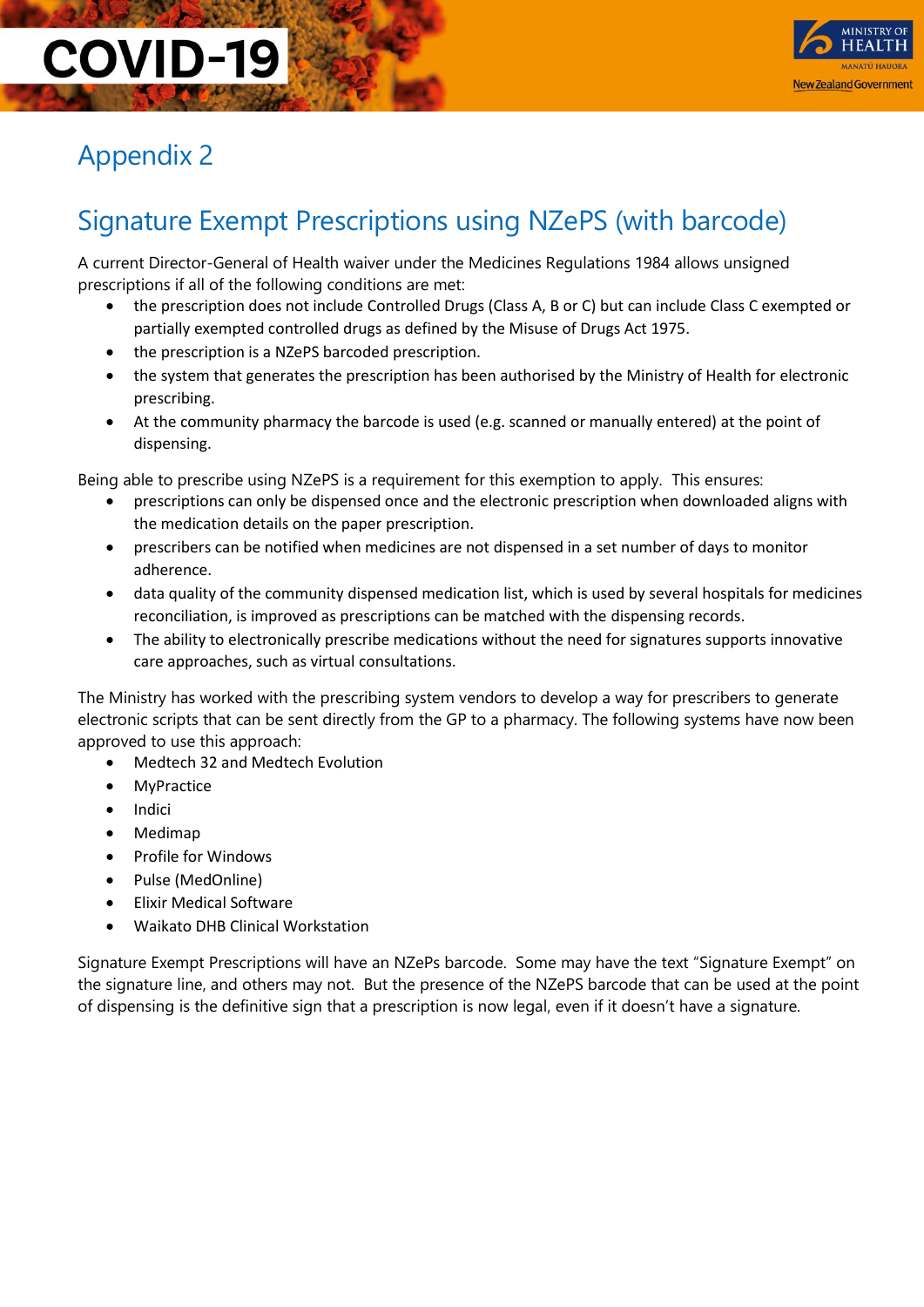

Examples of correctly written NZePS prescriptions:

| NZMC Reg No. A 55954-3 HPI Pacify FIVOT6-<br>Mr Joe Bloggs<br>33A Westy Lane, Te Afalu South, Auddand 0810<br>GMS.A4 008 10 Oct 1957 NHI: LLX0159                                 | ⊠                                                               | <b>Item Count</b><br>Subsidy Card | NZMC Rep No. A63984-3 HPI Facility P1V076-<br>Mr Joe Bloggs<br>33A Westy Lane, Te-Itatu South, Auddland 0610<br>GMS.A4 DOB 10 Oct 1957 NHI: LDD159                                                                                                                                                          | ⊠           | lem Count<br>Subsidly Card |
|-----------------------------------------------------------------------------------------------------------------------------------------------------------------------------------|-----------------------------------------------------------------|-----------------------------------|-------------------------------------------------------------------------------------------------------------------------------------------------------------------------------------------------------------------------------------------------------------------------------------------------------------|-------------|----------------------------|
| <b>Rx</b>                                                                                                                                                                         | 10 OCT 2019                                                     |                                   |                                                                                                                                                                                                                                                                                                             |             |                            |
|                                                                                                                                                                                   | Dispense stat list medicines once only unless Frequent Dispense |                                   | <b>Rx</b>                                                                                                                                                                                                                                                                                                   | 10 OCT 2019 |                            |
| specified<br>Prokinex 10mg Tab<br>Sig: Take one three times a day<br>Mite: 270 taba<br>(No Smind Substitution)<br>Dispense.<br>Sig: Take one three times a day<br>Mite: 270 fabra | Propranolol Hydrochloride 40mg Tab (section 29) Frequent        |                                   | Dispense stat list medicines once only unless Frequent Dispense<br>specified<br>Prokinex 10mg Tab<br>Sp: Take one three timesa day<br>Mite: 270 tabs<br>(No Brand Substitution)<br>Propranolol Hydrochloride 40mg Tab (section 29) Frequent<br>Dispense.<br>Sp: Take one three timesa day<br>Mite: 270 tabs |             |                            |
| Dr Sam Entwictle                                                                                                                                                                  | <b>Signature Exempt</b><br>Page 1 of 1                          |                                   | Dr Sam Entwistle                                                                                                                                                                                                                                                                                            |             | Page 1 of 1                |

| $\blacksquare$ | The electronic prescription has an NZePS barcode which is scanned or manually entered<br>at the pharmacy. This barcode may be either on the top of the prescription or the<br>bottom. |
|----------------|---------------------------------------------------------------------------------------------------------------------------------------------------------------------------------------|
| 2              | On some electronic prescriptions, a label for "Signature Exempt" may appear on the<br>signature line. Even if this label is not present, this prescription will still be legal.       |

**If you are not already on NZePS or have any questions about joining, please contact the Ministry's Online Helpdesk [\(onlinehelpdesk@health.govt.nz\)](mailto:onlinehelpdesk@health.govt.nz) including NZePS in the subject line to ensure a timely response.**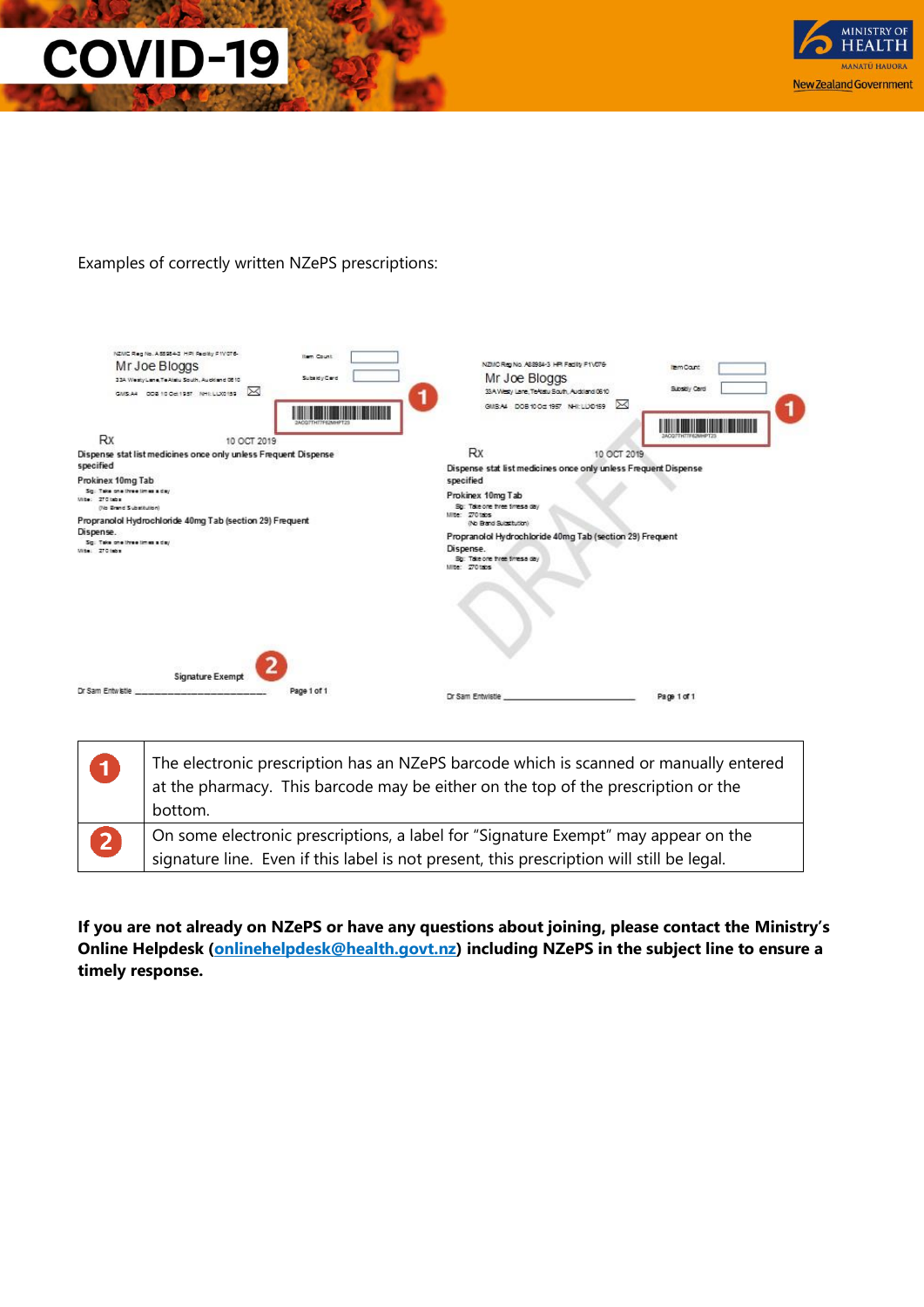

### Appendix 3 Class C Controlled Drugs

#### **Class C controlled drugs (NOT exempt or partially exempt)**

Prescriptions for the following list of medicines **require** the prescriber wet ink signature and the original prescription sent to the pharmacy (Misuse of Drugs Regulations 1977).

| <b>Class C Controlled Drugs (except Class C5)</b> |                                   |                           |  |  |
|---------------------------------------------------|-----------------------------------|---------------------------|--|--|
| <b>Generic name</b>                               | <b>Brand and form</b>             | <b>Strength available</b> |  |  |
| Buprenorphine                                     | <b>Buprenorphine Naloxone BNM</b> | 2 mg with naloxone 0.5 mg |  |  |
|                                                   | sublingual tablet                 | 8 mg with naloxone 2 mg   |  |  |
| Codeine                                           | <b>Tablet</b>                     | 15 mg, 30 mg, 60 mg       |  |  |
| Dihydrocodeine                                    | DHC Continus long-acting tablet   | 60 mg                     |  |  |
| Phenobarbitone                                    | <b>Tablet</b>                     | 15 mg, 30mg               |  |  |
|                                                   | Max Health injection              | 200 mg/mL                 |  |  |
|                                                   | Aspen injection                   | 200 mg/mL                 |  |  |
| <b>Benzodiazepines (Class C5 Controlled Drug)</b> |                                   |                           |  |  |
| <b>Generic name</b>                               | <b>Brand and form</b>             | <b>Strength available</b> |  |  |
| Alprazolam                                        | Xanax tablet                      | 250 microgram,            |  |  |
|                                                   |                                   | 500 microgram, 1 mg       |  |  |
|                                                   | Arrow-Alprazolam tablet           | 250 microgram,            |  |  |
|                                                   |                                   | 500 microgram, 1 mg, 2 mg |  |  |
| Clobazam                                          | Frisium tablet                    | 10 <sub>mg</sub>          |  |  |
| Clonazepam                                        | Paxam tablet                      | 500 microgram, 2 mg       |  |  |
|                                                   | Rivotril oral drops               | $2.5$ mg/mL               |  |  |
|                                                   | Rivotril injection                | 1 mg/mL                   |  |  |
| Diazepam                                          | Arrow-Diazepam tablet             | 2 mg, 5 mg                |  |  |
|                                                   | Stesolid rectal tube              | 5 mg, 10 mg               |  |  |
|                                                   | Hospira injection                 | 5 mg/mL                   |  |  |
| Lorazepam                                         | Ativan tablet                     | 1 mg, 2.5 mg              |  |  |
| Midazolam                                         | Midazolam-Claris injection        | 1 mg/mL, 5 mg/mL          |  |  |
|                                                   | Pfizer injection                  | 1 mg/mL, 5 mg/mL          |  |  |
| Nitrazepam                                        | Nitrados tablet                   | 5 <sub>mg</sub>           |  |  |
| Oxazepam                                          | Ox-Pam tablet                     | 10 mg, 15 mg              |  |  |
| Phentermine                                       | Duromine capsule                  | 15 mg, 30 mg              |  |  |
|                                                   | Metermine capsule                 | 15 mg, 30 mg              |  |  |
| Temazepam                                         | Normison tablet                   | $10 \text{ mg}$           |  |  |
| Triazolam                                         | Hypam tablet                      | 125 microgram,            |  |  |
|                                                   |                                   | 250 microgram             |  |  |